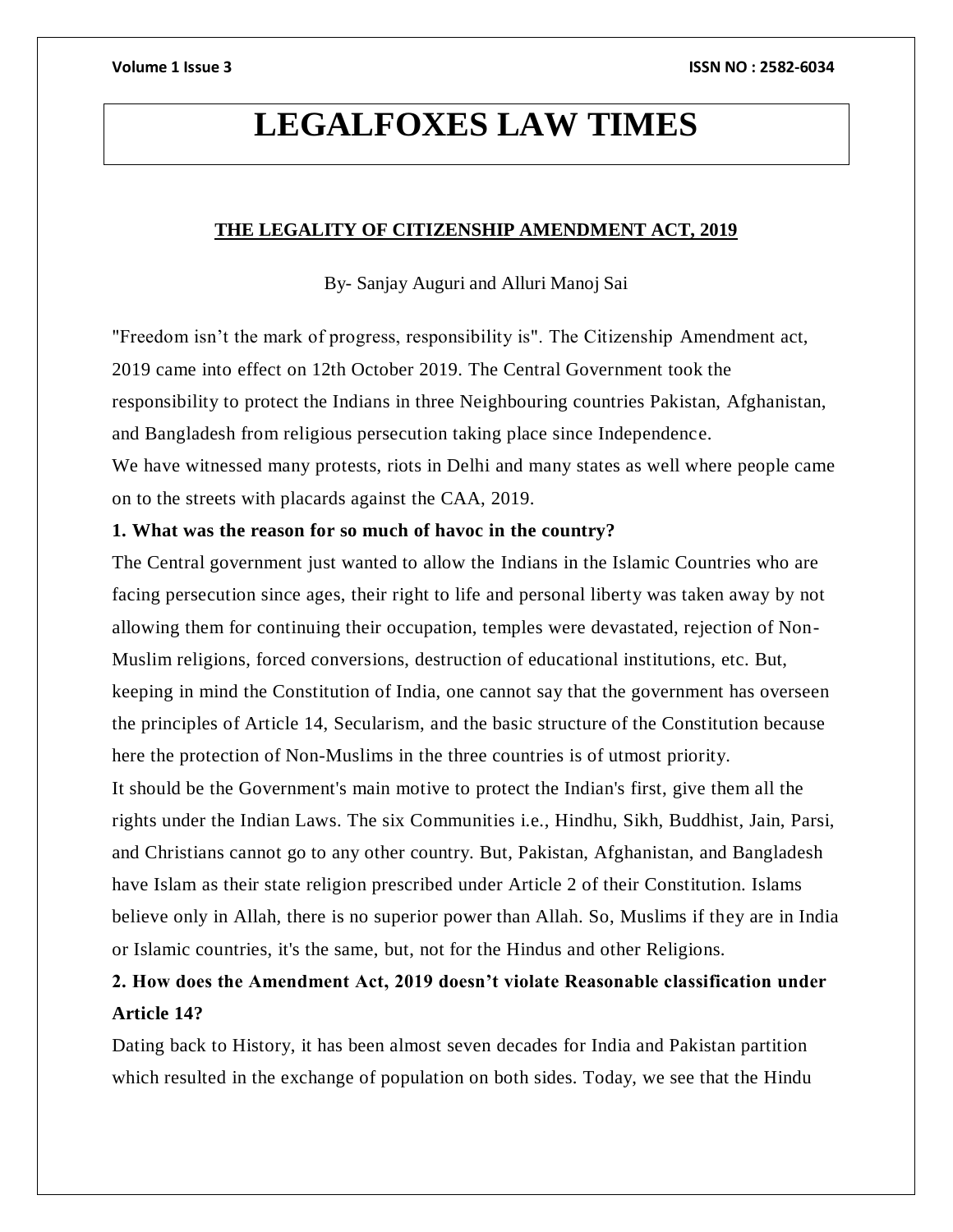$\overline{\phantom{a}}$ 

and Sikh population in Pakistan is less than 1% when it was almost 20% at the time of partition. Therefore, t ensure the rights of the minority communities, India and Pakistansigned the Nehru-Liaquat pact on April 8, 1950<sup>1</sup>. The Pact was ineffective since then.This failure of the Nehru-Liaquat Pact made the central government to make laws to bring the historic pact into effect and becomes the constitutional obligation on the Indian government to grant citizenship to the victims of the partition.

Discussing further, that the amendment act is neither against Article 14 and nor it violates the principles of Secularism. Article 14 deals with the equality rights in the constitution which does not mean that all the general in character. It doesn't mean that each law must have universal application for all, persons aren't naturally, attainment, or circumstances within the same position. The variable desires of varied categories of persons usually need separate treatment. From the dynamic nature of society, there ought to vary laws in numerous places and therefore the legislature controls the policy and enacts laws within the best interest of the society and security of the State. Identical treatment in unequal circumstances would lead to inequality. So, a reasonable classification is not solely allowed but is necessary if society has to progress.

Therefore, Article 14 forbids class-legislation but it does not forbid reasonable classification of persons, objects, and transactions. The Article allows the classification based on Intelligible differentia of the persecuted minorities based on a separate religion practiced by the said communities than the one recognized by the constitutions of such countries as their State Religion. The Amendment Act is not 'arbitrary, artificial or evasive'. CAA made real and substantial distinction bearing a just and reasonable relation to the object sought to be achieved by the Government. A reasonable classification is made fulfilling the following conditions:

*(i) The classification must be founded on an intelligible differentia which distinguishes* 

<sup>1</sup> **(NEHRU-LIAQUAT AGREEMENT) New Delhi, 8th Apr. 1950,** "The Government of India and Zakistan solemnly agree that each shall ensure, to the minorities throughout its territory, complete equality of citizenship, irrespective of religion, a full sense of security in respect of life, culture, property and personal honor, freedom of movement within each country and freedom of occupation, speech and worship, subject to law and morality……", Para A of AGREEMENT BETWEEN THE GOVERNMENTS OF INDIA AND ZAKISTAN REGARDING SECURITY AND RIGHTS OF MINORITIES.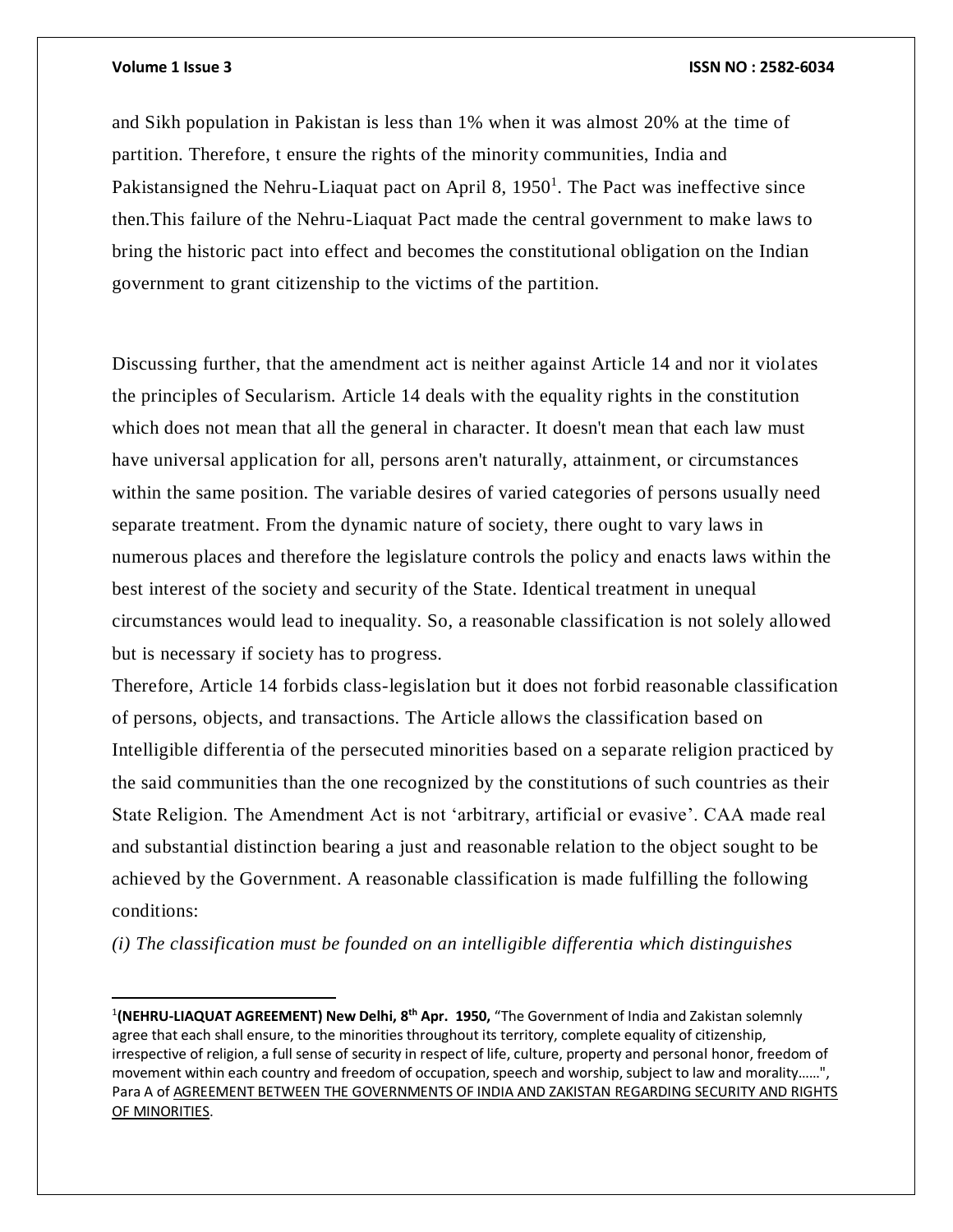*persons or things that are grouped from others left out of the groups; and (ii) The differentia must have a rational reference to the thing sought to be achieved by the Act.*

The classification is based on two factors:

*(i) The classification of countries from Pakistan, Afghanistan, and Bangladesh Versus the rest of the countries.*

*(ii) The classification of people – Sindhu, Sikh, Jain, Buddhist, Parsi, and ChristiansVersus other sections of society.*

The true meaning and scope of Article 14 are explained within the number of cases by the Supreme Court, in *re Special Court Bill Case<sup>2</sup>* , Chandrachud, J., reformulated new propositions to be followed regarding the applicability of Article 14. The principles laid down by Das, J., in Dalmia's case have not been disputed by Chandrachud, J., and therefore there was no need to reformulate unless necessary to add something to the existing principles<sup>3</sup>. In the plight of this, the proposition set down in Dalmia's case still stands good governing valid classification that is as follows:

(a) There is always a presumption in favor of the constitutionality of a statute and the burden is upon him who attacks it to show that there has been a clear transgression of constitutional principles.

(b) It must be presumed that the Legislature understands and viably appreciates the desires of its people, that its laws are directed to issues created manifest by the expertise and that its discriminations are supported on adequate grounds.

(c) The classification made by a Legislature need not be scientifically perfect or logically complete<sup>4</sup>. Mathematical nicety and perfect equality are not required<sup>5</sup>. Equality before the law does not need mathematical equality of all persons in all circumstances. Equal treatment does not mean identical treatment. Similarity, not the identity of treatment, is enough<sup>6</sup>. It is, therefore, proved that the classification made by the government in the Act satisfies the

 $\overline{\phantom{a}}$ 

<sup>&</sup>lt;sup>2</sup>In re The Special Courts Bill, .Vs. Unknown, AIR 1979 SC 478

<sup>&</sup>lt;sup>3</sup>H.M. Seervai, Constitutional Law of India, Vol. I, 294 (3<sup>rd</sup> Edition, 1983).

<sup>4</sup>Kedar Nath .Vs. State of West Bengal, AIR 1953 SC 404: 1954 SCR 30.

<sup>5</sup>Kameshwar Singh .Vs. State of Bihar, AIR 1954 Pat 91

<sup>&</sup>lt;sup>6</sup>The State of Justice in India: Issues of Social Justice, Trivialising Justice, Pg. 137.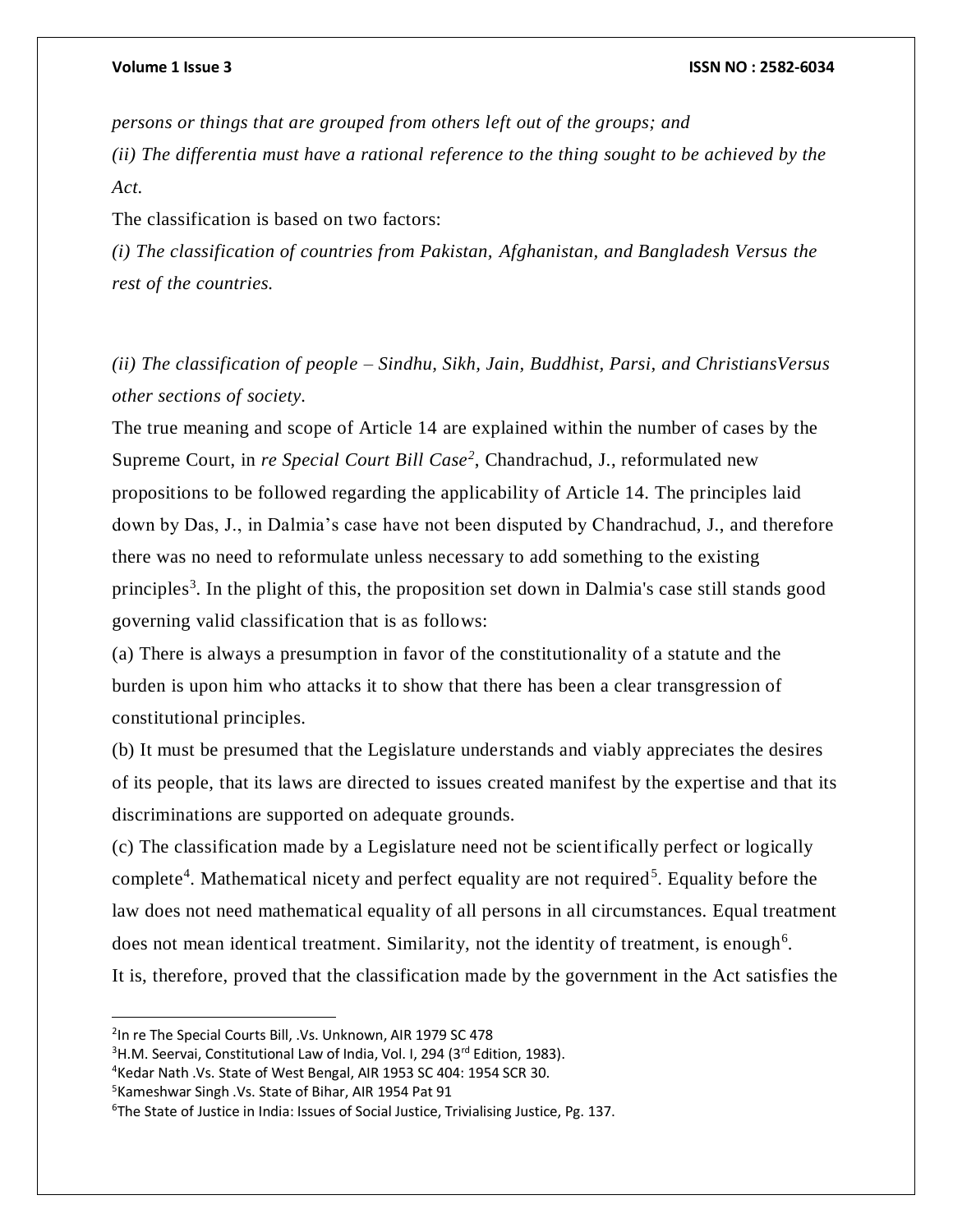### **Volume 1 Issue 3 ISSN NO : 2582-6034**

test laid down in the above propositions. The question of whether a classification is reasonable, and proper or not, must, however, be judged more on common sense than on legal Subtleties.

### **3. Why did the Government exclude certain groups from the Amendment Act, 2019?**

There can be two ways in which the Selectivity argument is made on the CAA-class:

*1. Persecuted groups were chosen selectively to only include non-Muslims.*

*2. Citizenship based on religious persecution identifies only one form of persecution out of a whole bunch of vulnerabilities.*

## *(i) Rohingya Muslims from Myanmar*

There are significant security reservations specific to Rohingyas that do not apply toother Islam and Non-Islam. According to the report of *Amnesty<sup>7</sup>* , it revealed evidence about the brutal 2017 massacre of dozens of Hindus by Rohingyas in the village of Ah Nauk Kha Maung Seik in Rakhine, Myanmar. Their bodies, along with those Sindhu villagers in a neighboring town were found in four mass graves. While it would be dangerously prejudicial to suggest that Rohingyas ought to be excluded from consideration of citizenship or refugee status as a result, including all Rohingya migrants as a class for citizenship in a country with a significant Sindhu population raises valid security concerns. It is further submitted that Rohingyas are not on the same footing as the religiously persecuted minorities who have fled into India from Particular neighboring countries.

# *(ii) Tamil Buddhists from Sri Lanka*

 $\overline{\phantom{a}}$ 

Tamils from Sri Lanka were persecuted during a long-running Civil War, but this persecution was largely on an ethnolinguistic and not a religious basis<sup>8</sup>. Hence, Sri Lankan Tamils do not fall within the CAA-class. It is further submitted that the vast majority of the Sri Lankan Tamils have been repatriated back to Sri Lanka through the Diplomatic negotiations between India and Srilanka to repatriate<sup>9</sup> around 1,00,000 or so

<sup>&</sup>lt;sup>7</sup> AMNESTY INTERNATIONAL, Myanmar: New Evidence reveals Rohingya armed group massacred Score in Rakhine states,<https://www.amnesty.org/>

<sup>8</sup>The Atlantic, Global: How Sri Lanka's Christians Became a Target, [https://www.theatlantic.com/5](https://www.theatlantic.com/)87842. 9Business Standard, Sri Lanka working with India for repatriation of Tamil Refugees: Envoy[, https://www.business](https://www.business-standard.com/)[standard.com/1](https://www.business-standard.com/)19011900173\_1.html.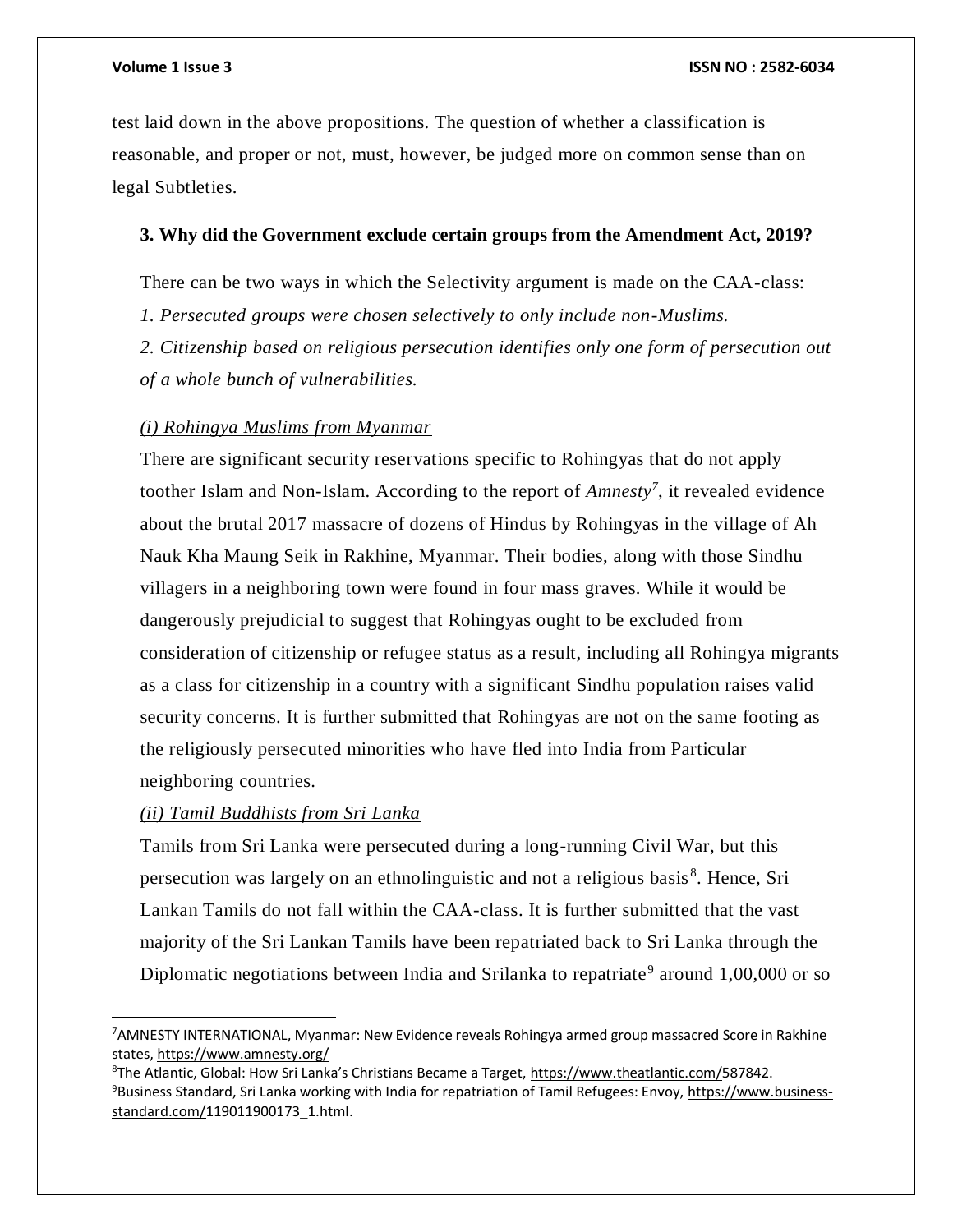$\overline{\phantom{a}}$ 

### **Volume 1 Issue 3 ISSN NO : 2582-6034**

Sri Lankan Tamils currently living in Tamil Nadu remain active. Therefore submitted that granting mass citizenship to this group would jeopardize those negotiations and disregard the will of 80% of the population who wish to go back to Sri Lanka. *(iii) Christian Buddhists from Sri Lanka*

Quite apart from being legally sanctioned, persecution against Christians in Sri Lanka is often a result of the perception that Sri Lankan Catholics are "associated with the ruling government in Sri Lanka"<sup>10</sup> as the Catholic Church has tried to adjust itself with the political agenda of Sinhalese Buddhist elites. How persecution against Christians in Sri Lanka is operationalized is not via the State but through sectarian conflict.

## *(iv) Ahmadis from the Islamic Republic of Pakistan*

This class has the most well-founded grievance against having been left out of the CAAclass. This is because a 1974 amendment to Pakistani's Constitution does not consider Ahmadis to be Muslims<sup>11</sup>. The counsel submits the two reasons why the government excluded this class:-

- $\triangleright$  The present ruling party points out the Nehru-Liaquat Pact, 1950<sup>12</sup>, in which Pakistan undertook the responsibility to protect the religious minorities in these countries. The failure on the part of Pakistan and Bangladesh places a special responsibility on India towards these minority groups. But, because Ahmadis were recognized as Muslims until 1974, they were not understood to fall under the definition of "minorities" irrespective of their religion when India became a party to the pact.
- $\triangleright$  The Officials might have difficulty in assessing Ahmadi Claims to citizenship under the CAA because, CAA is targeted to give citizenship based on their Religion, Nationality. But, Ahmadis have to deny their Muslim hood to obtain Voter ID cards and Passports, for instance, many forgo this process. Thus, ironically, many do not possess the said documents and cannot be identified by

<sup>&</sup>lt;sup>10</sup>The Atlantic, Global: How Sri Lanka's Christians Became a Target, [,https://www.theatlantic.com/5](https://www.theatlantic.com/)87842.html.

<sup>11</sup>HUFFPOST, Ahmadiyya Muslims in Pakistan: The Legally Declared Non-Muslims[,https://www.huffpost.com/](https://www.huffpost.com/) 8099324

<sup>12</sup>AGREEMENT BETWEEN THE GOVERNMENTS OF INDIA AND ZAKISTANREGARDING SECURITY AND RIGHTS OF MINORITIES ( NEHRU-LIAQUAT AGREEMENT), NEW DELHI, 8THAPR., 1950[, https://mea.gov.in/P](https://mea.gov.in/)A50B1228.pdf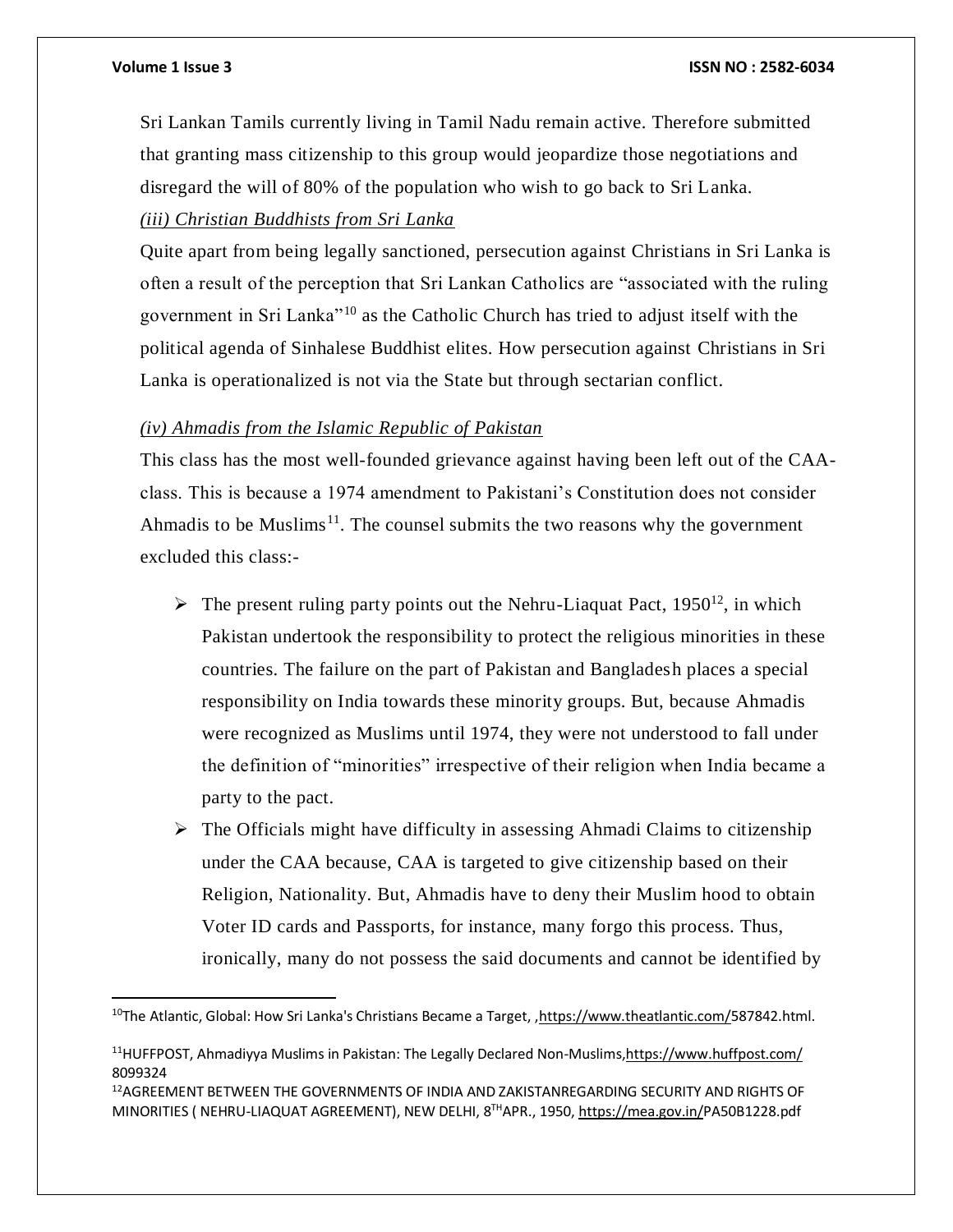### **Volume 1 Issue 3 ISSN NO : 2582-6034**

their actual religion, but as merely "Non-Muslim." This does not blame the Indian government for protecting their rights and ensuring that they are not deported back to a state that persecutes them. Therefore the above provides a reasonable basis for excluding them from a targeted exercise.

# *(v) Hazaras from Afghanistan*

Hazaras are technically ethnic minorities, not a religious one and that persecution against them is on an ethnic basis. Hazaras<sup>13</sup> are the descendants of Genghis Khan, possessing Asiatic features and speaking a Persian dialect completely different form Pashtun. Therefore, they can be read outside the CAAclass.

# *(vi) Shia's from the Islamic Republic of Pakistan*

Unlike Ahmadis, Shia's do not face blasphemy laws of forced conversion  $14$  and kidnapping largely condoned by the State<sup>15</sup> the way the other members of the CAA-class living in Pakistan do. That is to mention, the violence against Shia's isn't operationalized by the State through overt or covert legal means, because it is against members of the CAA-class living in Pakistan. In the precedented case of *"Navtej Singh Johar .Vs. U.O.I."<sup>16</sup>*, intelligible differentia has been interpreted to mean "reasonable differentia". Since Bangladesh and Pakistan were a part of undivided British India until 1947, lakhs of people travelled from one country to another and are minority communities who are facing religious persecution in those countries. It is very pertinent that the Indian government provides shelter to the victims of the theocratic states like Pakistan and Bangladesh. This Justifies the reasonableness of the differentia created.

In the Precedent of, *"David John Hopkins .Vs. U.O.I"<sup>17</sup>*, Madras HC has iterated that it's upon the Centre's discretion, to refuse citizenship is absolute and isn't against the right to equality under Article 14 of the Indian Constitution.

[https://www.indiatoday.in/7](https://www.indiatoday.in/)46139-2011-05-20.html

 $\overline{\phantom{a}}$ 

<sup>&</sup>lt;sup>13</sup>Aljazeera, Afghanistan: Who are the Hazaras?[,https://www.aljazeera.com/1](https://www.aljazeera.com/)60623093601127.html

<sup>&</sup>lt;sup>14</sup>Religion News Service, Forced conversions, marriage spike in Pakistan, [https://religionnews.com/.](https://religionnews.com/)  $15$ Abduction, Oppression and forced conversion is the fate of Hindus in Pakistan,

<sup>16</sup>Navtej Singh Johar .Vs. U.O.I, MANU/SC/0947/2018.

<sup>17</sup>David John Hopkins .Vs. U.O.I,AIR 1997 Mad 366.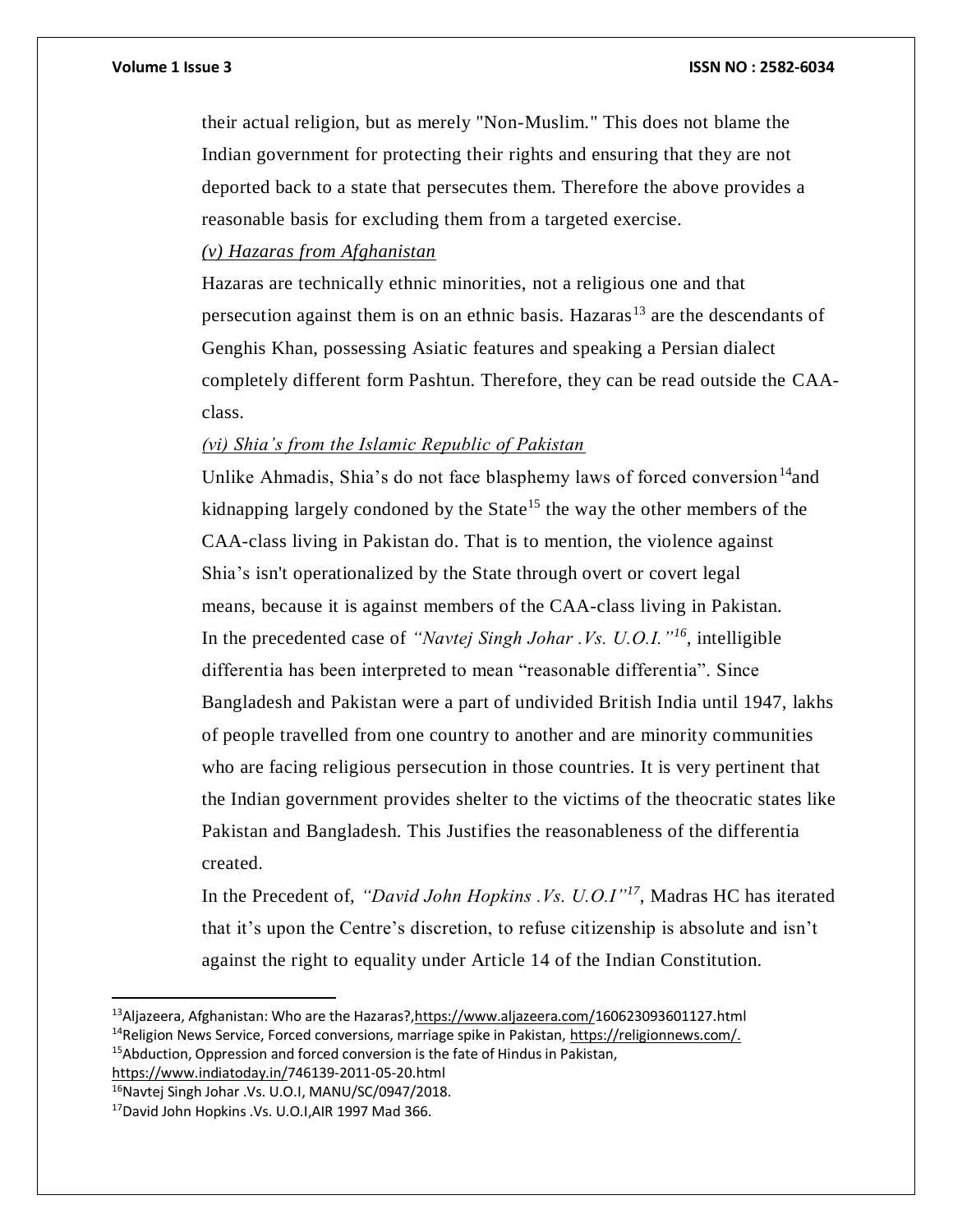$\overline{a}$ 

Therefore, the government desires to ensure the Right to Life and Liberty under Article 21 and Right to profess and propagate their religion under Article  $25(1)^{18}$ and wants to protect them through the CAA, 2019 therefore it is constitutional in the Eyes of Law.

**4. Secularism and the Basic Structure of the Constitution concerning the CAA, 2019** The Assertions made by the public that CAA, 2019 is violative of Secularism and the basic structure of the constitution. But, such allegations made are erroneous and arethe results of the provocations made by the opposition parties also CAA results in not allowing any kind of exemptions to Srilankan Tamils, Tibetan Buddhists and therefore, the assertions that the CAA attempts to classify only to the Muslim Community as 'illegal migrants' has no evidence in law or fact. It is submitted thatmerely religion is the beginning point of any classification [and not the only of any classification], shall not imply that such classification is against the principles of Secularism. It is further submitted to this Hon'ble court that the recognition of religious persecution in the neighboring countries that have their specific state religion and long history of religious persecution of minorities, is a rehabilitation of the ideals of Secularism, fraternity, and equality.

### **5. How CAA, 2019 is not violative of Fundamental Rights?**

CAA, 2019 does not violate any fundamental right or affect the democratic, legal, and secular rights of any citizens. Also, the Allegations that CAA is against the Islam community cannot be held because the Historic step to empower Muslim Women by abolishing Triple Talaq was executed by the same government. The CAA, 2019 is just extending the facility to the minorities in the three neighboring countries, who have cultural and ethnic connections with India because those three countries have their state religion. The counsel submits to the court that the Fundamental Rights like Article 14, 15, 19, 21 and25 have nothing to interfere with the CAA, 2019 and mainly talking about Secularism, CAA intends only to accommodate minorities, there is the only community which is left out, is a community that is not a minority in those countries, so in one

 $18$ INDIA CONST. Art. 25, (1) Subject to public order, morality and health and to the other provisions of this Part, all persons are equally entitled to freedom of conscience and the right freely to profess, practice and propagate religion.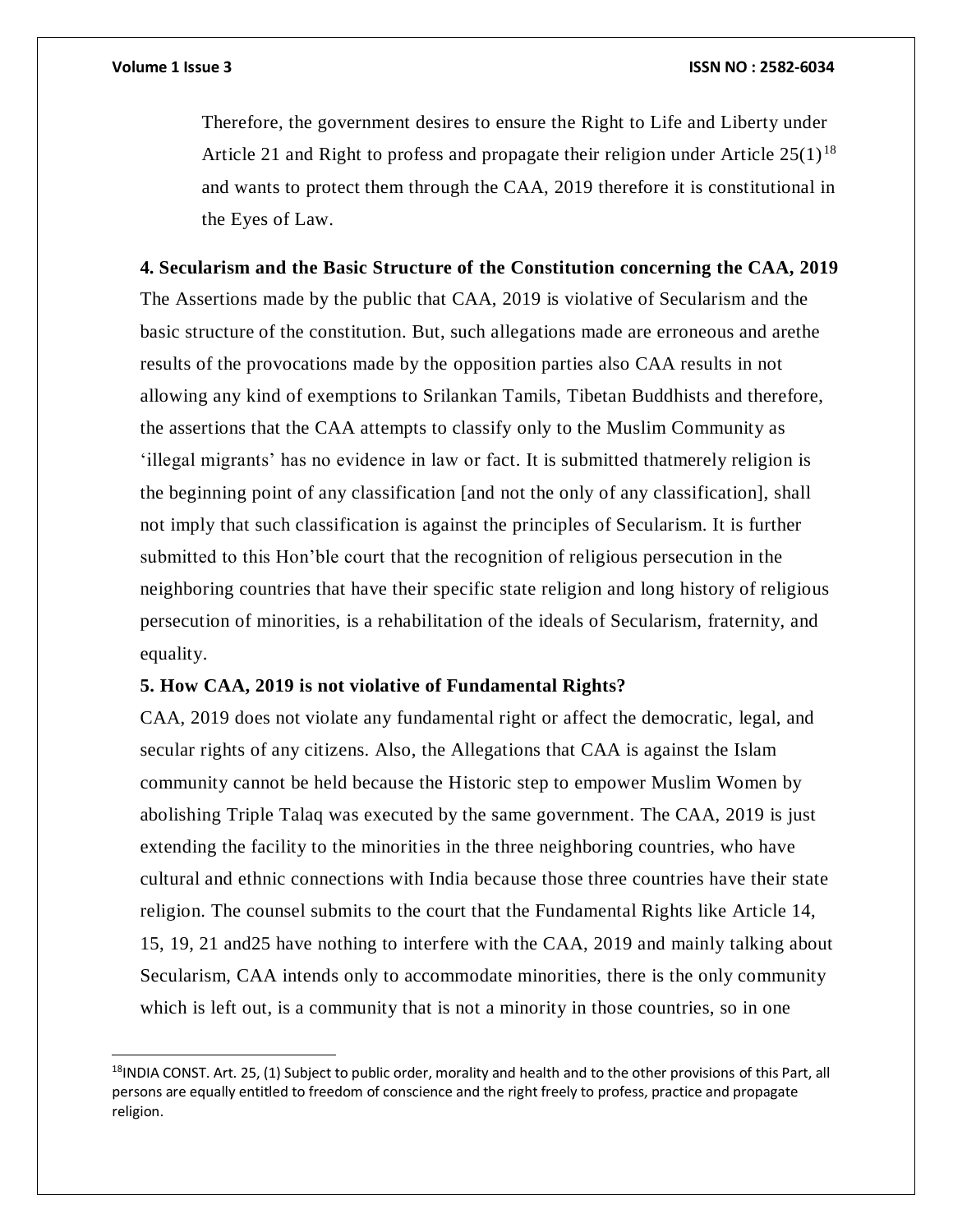### **Volume 1 Issue 3 ISSN NO : 2582-6034**

sense, this is a minority protection measure and not a violation of any Fundamental Rights.

**• Article 14**: The Scope of Article 14 and the power of Legislature to make 'reasonable classification' because it creates a classification as:

(a) On an Intelligible differentia

(b) The classification has nexus with the object sought to be achieved, the object of the bill is to deal with the discrimination of minorities in the three neighboring countries (Pakistan, Afghanistan, and Bangladesh) and the classification is perfectly valid. In the case of *Ram Krishna Dalmia<sup>19</sup>* the SC elucidated the permissible classification for Article 14 that:

(a) It must be upon an intelligible differentia which distinguishes persons or things that are grouped from others left out of the group.

(b) The differentia must have rational nexus with the object sought to be achieved b the statute in question.

• **Article 15 and 19**: The rights are specifically available only to the citizens of India and not to illegal immigrants or foreigners. In the case of *"Gazula Dasaratha Rama Rao"<sup>20</sup>* SC held that Article 15 prohibits discrimination based on religion, race, caste, sex, place of birth, etc., which is available only to the citizens of India. Hence, the allegation that CAA violates Article 15 cannot be held as the amendment deals only with those who are not citizens of India. Article 15 and 19 cannot be raised in the matt ers concerning the religious persecution of minorities in the neighboring countries.

• **Article 21<sup>21</sup>**: The CAA does not deprive anyone of their right to life and personal liberty. Moreover, it is the CAA which extends the facility to the people of the six communities in the three countries to Migrant into India and enjoys all the provisions under Article 21 of the Constitution. Also, the Scope under Article 21 is very wide and it is false to argue that such a large Scope shall be provided to the illegal migrants. It has been further held that foreigners, esp. Illegal immigrants are not entitled to challenge the provisions under CAA. Irrespective of ethnicity, ideology, India has a history of

 $\overline{a}$ 

<sup>19</sup>Shri Ram Krishna Dalmia .Vs. S.R. Tendolkar,1958 AIR 538, 1959 SCR 279.

<sup>&</sup>lt;sup>20</sup>Gazula Dasaratha Rama Rao .Vs. The State of A.P., 1961 AIR 564, 1961 SCR (2) 931.

 $^{21}$ INDIA CONST. Art. 21, No person shall be deprived of his life or personal liberty except according to the procedure established by law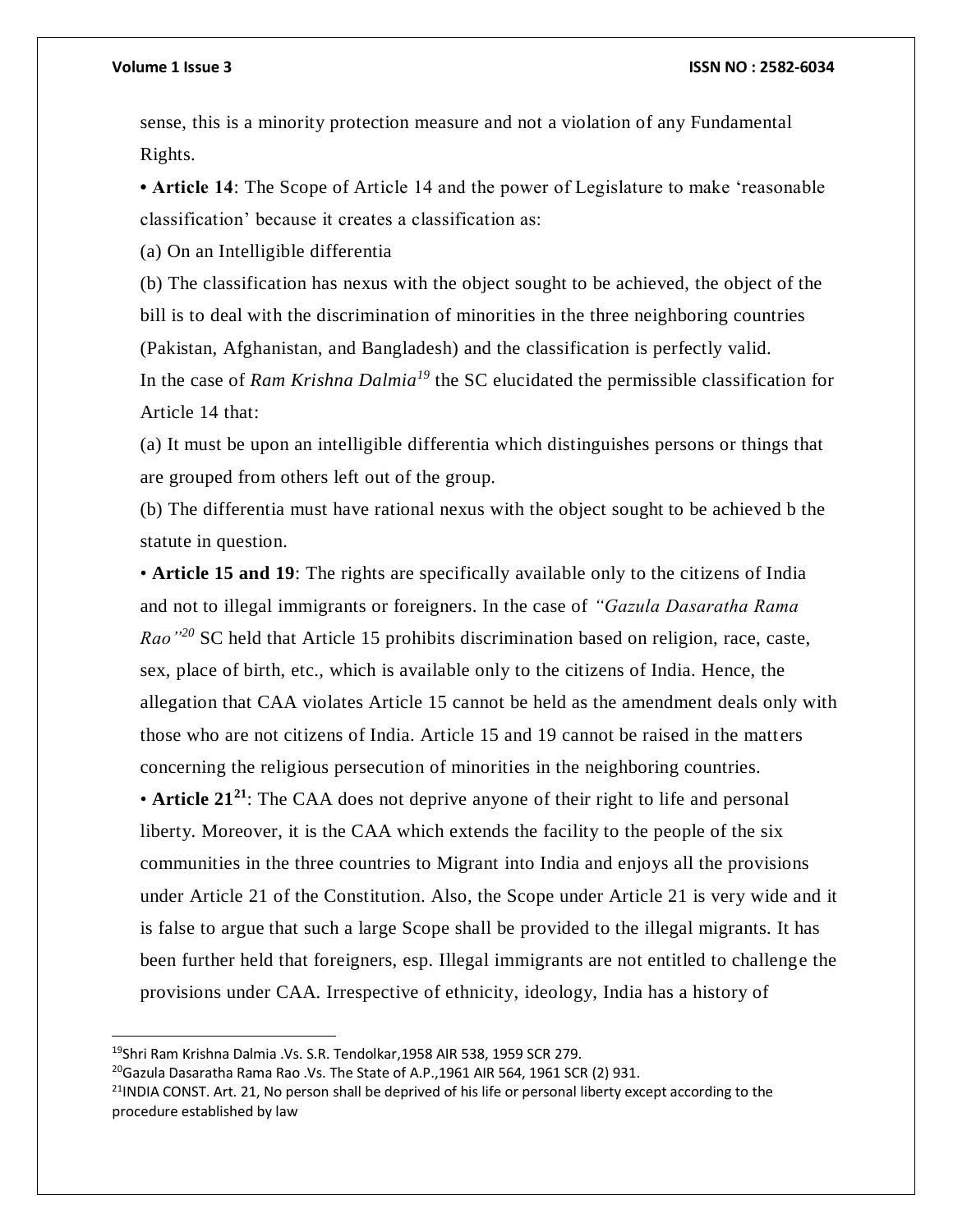$\overline{a}$ 

### **Volume 1 Issue 3 ISSN NO : 2582-6034**

providing shelter to persecuted minorities from around the world.

As per the reports of UNHCR, there are around 2,07,848 persons of concern in India in 2018, out of which, 1,95,891 were refugees and 11,957 were Asylum seekers and is largest refugee population in South Asia.

India is not a member of the United Nations Refugee Convention on the status of refugees but, has participated in the Global Summit on Refugees and was a part of the ny Declaration for Refugees and Migrants in 2016. At present, India deals with refugees and asylum seekers as per the Passport (Entry of India) Act, 1920, Passport Act, 1967, Registration of Foreigners Act, 1939, Foreigners Act, 1946, and the Foreigners Order, 1948.

In the case of *National Human Rights Commission<sup>22</sup>*, the SC restrained the expulsion of Chakma Refugees from the state and intervened in the liberal interpretation of the law and classified Chakmas from Foreigners, deserving protection under Article 21 of the Constitution. Therefore, following the orders of the SC and the Laws under theConstitution, the govt. has never failed to protect these refugees and migrants In India.

Also, in the case of *Felix Stefan Kay*e <sup>23</sup>, the Delhi HC keeping in mind the Application of Article 21, to the refugees and asylum seekers, and most certainly to the petitioners who were genealogically rooted to the Indian Soil. Taking into the consideration of the facts, the Court allowed the petitioners to submit a fresh application to the respective District collector and forward the same to the Central government within sixteen weeks of the receipt of the Application. The court reminded the central government of its power to consider the applications favorably without any technical status and keep in mind the grave situation in which the petitioners were placed.

It is, therefore, submitted that the identification of illegal migrants in the country is Statutory and the moral responsibility of the government and also *The Asylum Bill, 2015<sup>24</sup>*is pending in the parliament introduced to deal with refugee and Asylum seekers and hereby contend that CAA is not a violation under *Article 21*.

<sup>22</sup>NHRC .Vs. State of Arunachal Pradesh, 1996 AIR 1234, (1996) SCC (1) 742  $^{23}$ Felix Stefan Kaye. Vs. Foreigners Regional Registration Office,(2018) SCC [OnLine](http://scconline.com/DocumentLink/BJKSbgL3) Del 8212. <sup>24</sup>The Asylum Bill, 2015, Bill No. 334 of 2015